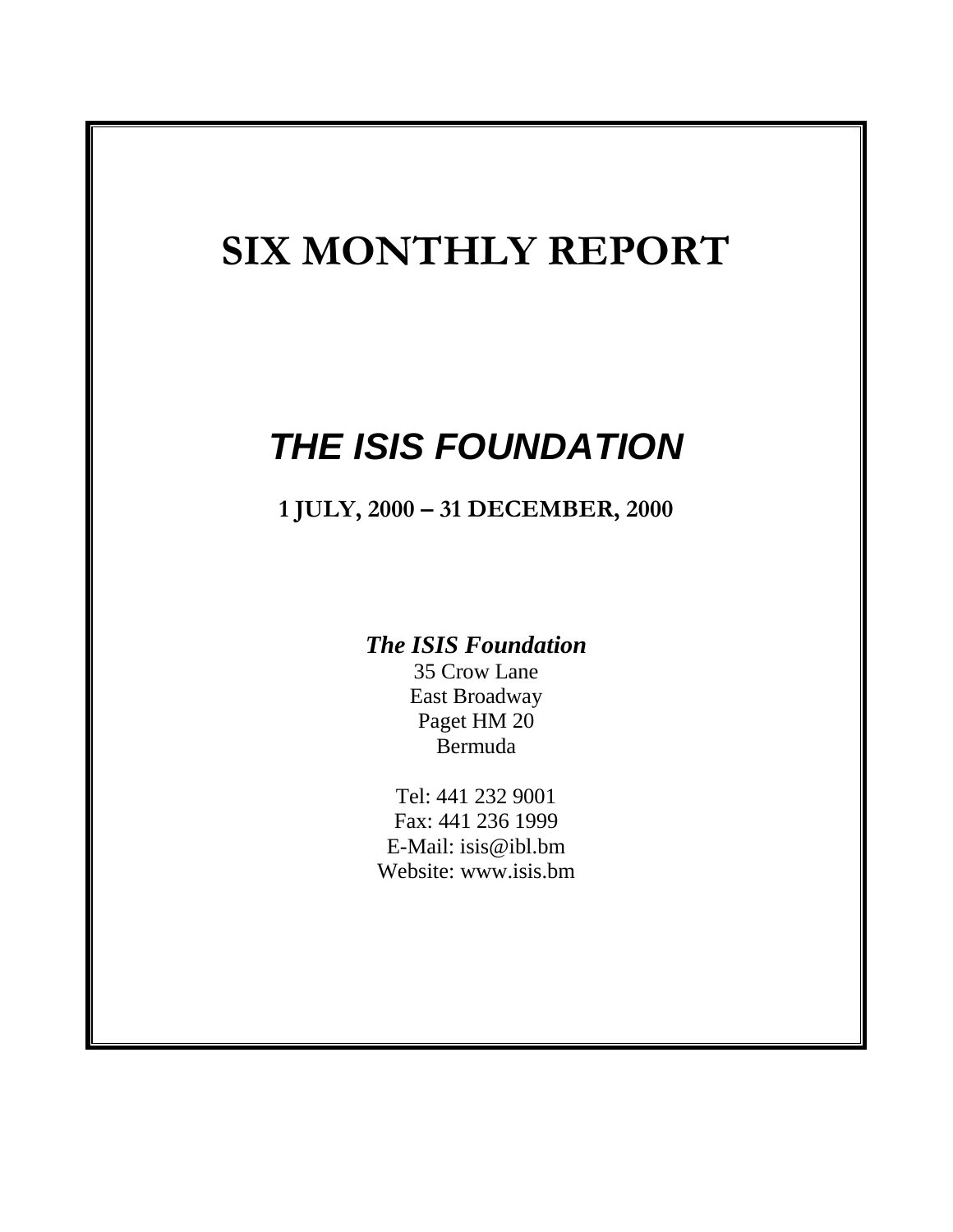# **SUMMARY OF PROGRESS TO DATE**

#### **1.1 The Uganda and Nepal Projects**

Detailed reports on each of the projects follow in Sections 2 and 3.

In summary, we are pleased with our progress during the last six months in both Uganda and Nepal. Both our projects are moving forward, and we hope to expand each of these projects in the year ahead.

In **Uganda**, principal objectives achieved during the last six months have included:

- completion of a Special Care Baby Unit at the Kiwoko Hospital;
- inauguration of the Special Care Baby Unit in November by the US Ambassador, Mr. Martin Brennan;
- acquisition of specialised equipment for the Special Care Baby Unit i.e. incubators, suction pumps and monitors;
- employment of Nola Henry (senior registered nurse) to spend four months at the Kiwoko Hospital, from August to November. Nola's role was to implement protocols and train hospital staff for the Special Care Baby Unit; and
- funding of the leader of the Kiwoko Hospital community based health project, Ssekidde Moses, to attend the Health Administration Diploma programme.

*The ISIS Foundation's* achievements in **Humla, Nepal,** in the last six months have also been pleasing. We have:

- in partnership with the local community, funded and completed the rebuilding of the Yalbang school;
- begun implementation of a one year health care pilot project with our local partner, which is a Nepalese based Non-Government Organisation ( NGO), USC Canada, Nepal (USC);
- agreed the objectives for a three year health project with USC, to commence in May 2001, following completion of the current first year project; and
- employed a full time Nepalese staff nurse, Krishna Shresthra, as our health project coordinator for Humla.

#### **1.2 Donations**

We have received donations and commitments totalling approximately US\$528,187 since we began *The ISIS Foundation* to date. Of this amount, \$302,235 is earmarked for the Uganda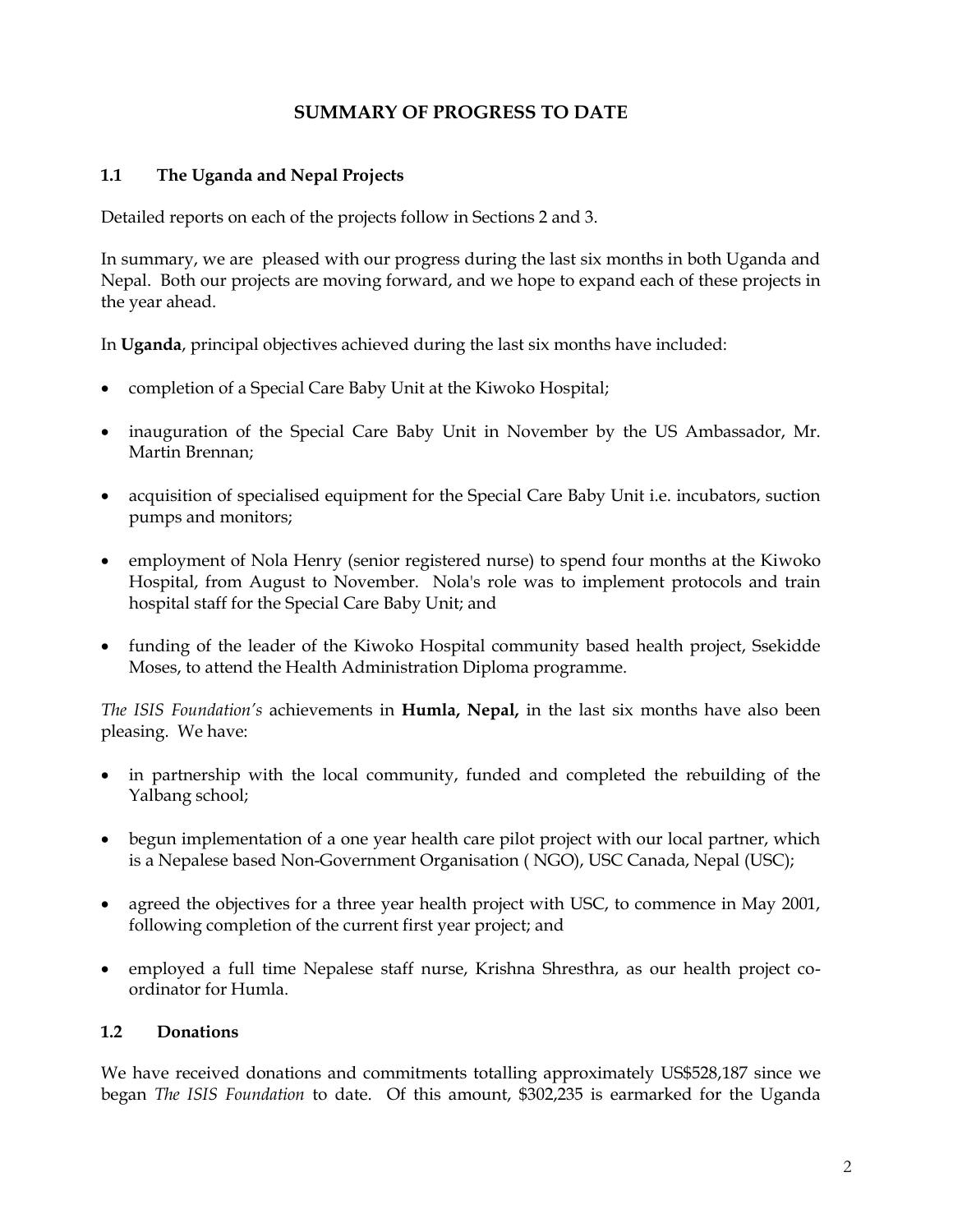Project, \$112,204 for the Nepal Project, and \$113,748 for general expenses relating to either project.

*ISIS* Limited, the profit-making company established by the same three partners who set up *The ISIS Foundation*, has paid \$554,828 in administration costs for *The ISIS Foundation* to date. *ISIS* Limited will continue to pay all administration costs of *The ISIS Foundation* going forward, as long as it is able to do so.

Thus:

- all monies donated to *The ISIS Foundation* have gone directly to project costs every dollar donated goes directly to the *ISIS* projects in Nepal and Uganda; and
- *The ISIS Foundation* has paid no administration costs whatsoever.

The Audited Accounts of *The ISIS Foundation* for the year ended 31 December, 2000 are attached to this report.

# **1.3 Tax Status**

We have not yet completed our application for tax status as a registered charity in the United Kingdom, and will keep donors informed as we do move forward on that application. We may also apply for registered charity status in Australia during 2001. We are maintaining our relationship with the International Charitable Fund of Bermuda, Inc., in order that US donors may receive tax deductibility for donations to *The ISIS Foundation* if they choose to do so.

# **1.4** *ISIS* **Website**

Our website [\(www.isis.bm\)](http://www.isis.bm/) is up and running, and provides detailed and up-to-date information on our work and projects. All donors have been provided with a username and password to access the donor reports and financial statements, in the section for donors.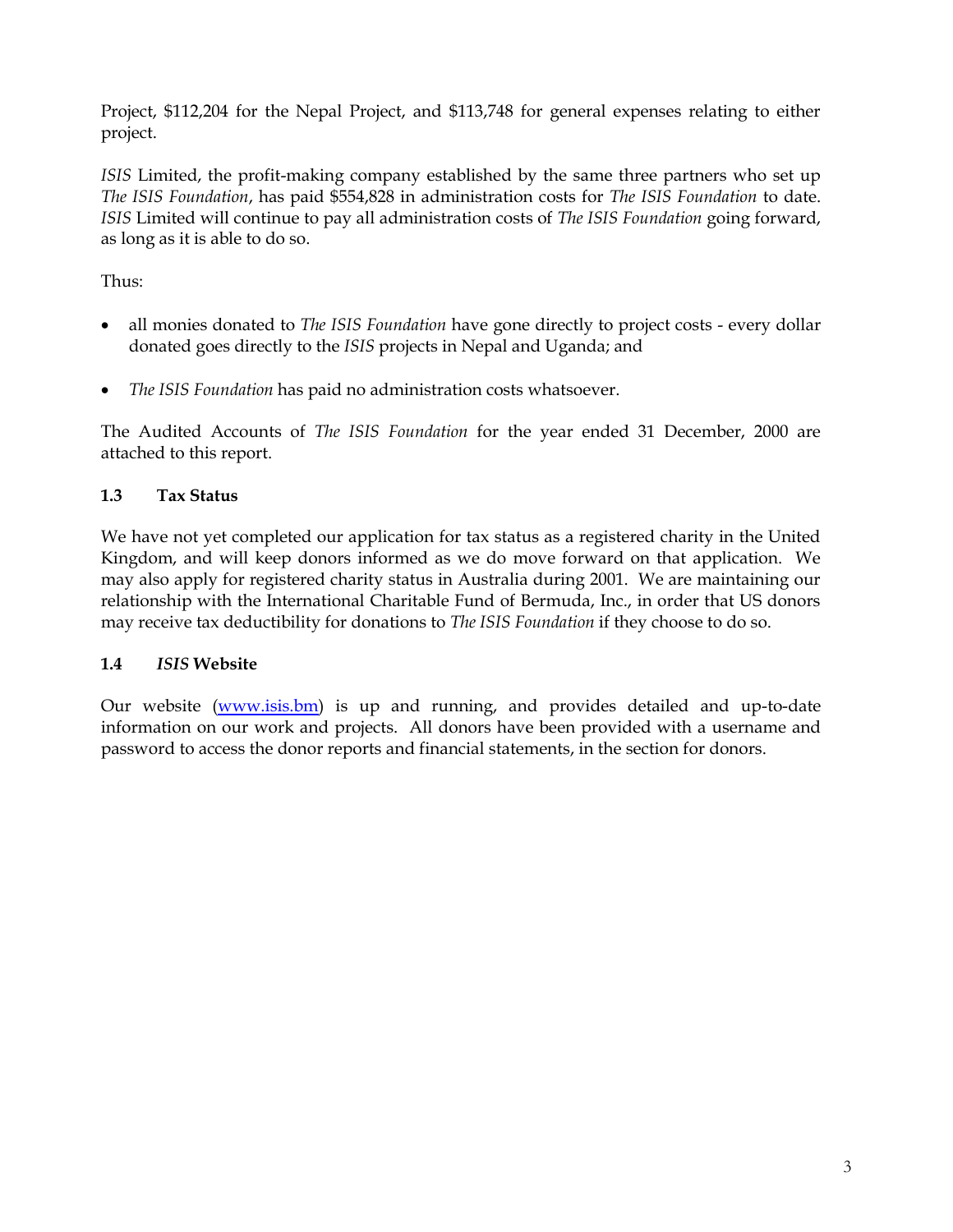## **KIWOKO, UGANDA** *ISIS* HEALTH CARE PROJECT 1 JULY, 2000 TO 31 DECEMBER, 2000

# **2.1 Background and Project Objectives**

As mentioned in our previous six monthly reports, the Uganda Project commenced in 1999 after a six-month research trip in early 1998. *ISIS* has combined forces with the Kiwoko Hospital, a local Ugandan hospital, in order to assist in providing health care and education to outlying areas.

The current objectives of the Uganda Project are:

- to provide services to local children by the construction and staffing of a Special Care Baby Unit (ICU) at the Kiwoko Hospital; and
- to consider extending the ICU services to ante-natal and post-natal care in the region.

In 1999, *The ISIS Foundation* provided funding for a 4-wheel drive mobile clinic that continues to be used by the Kiwoko Hospital as part of its community based health care outreach project. We also funded the construction of a Community Health Care Hall, which continues to be used for a wide range of health care and literacy training, and as a base for the communitybased health care team of the Kiwoko Hospital.

# **2.2 Current Status of the Project**

*The ISIS Foundation* has had a busy last six months in Uganda. Our achievements have included:

- construction of the Special Care Baby Unit;
- inauguration of the Special Care Baby Unit in November by the US Ambassador, Mr. Martin Brennan;
- acquisition of specialised medical equipment for the Special Care Baby Unit;
- Nola Henry spent four months training local hospital staff and implementing new protocols for the Special Care Baby Unit; and
- in line with our earlier work, we also continued funding use of the four-wheel drive as an outreach mobile clinic.

#### 2.2.1 Staff

In our last six monthly update we reported that we had been lucky enough to employ an Australian senior registered nurse, Nola Henry, to work with *The ISIS Foundation* on both the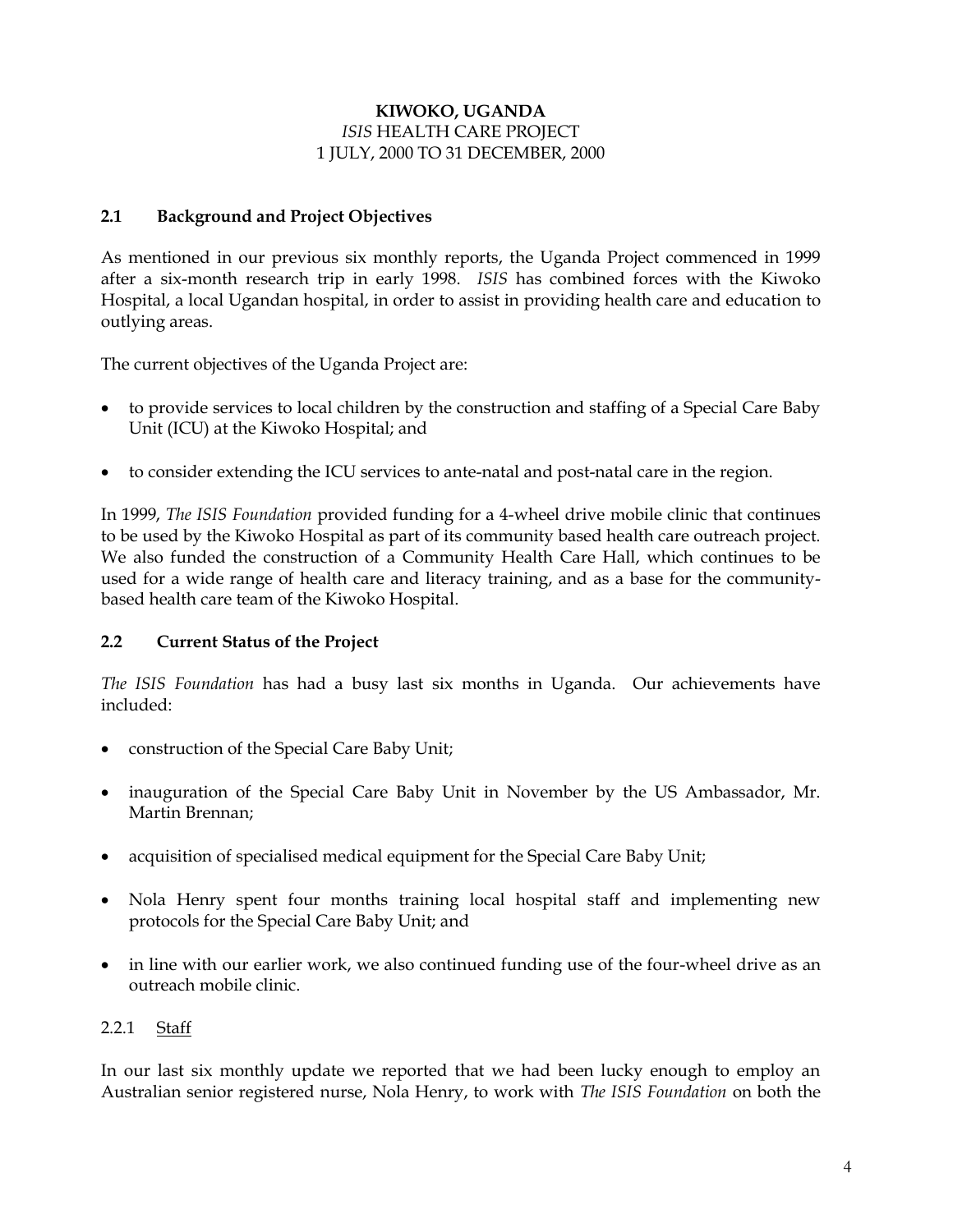Nepal and Uganda projects. Nola was invaluable to us during 2000, and we very much look forward to her continuing to work with us.

Nola spent four months at the Kiwoko Hospital as the *ISIS* ICU Consultant. Her primary role was to develop appropriate protocols for the Special Care Baby Unit and to train the local staff. She also did research on mortality rates for newborns in the hospital. We are very pleased to see that since the resuscitation training in May 2000, there was an increase in the survival rate of premature newborn babies at the hospital.

Part of Nola's work was post-natal check ups on babies after discharge from the Special Care Baby Unit. It is very difficult for mothers to spend the appropriate length of time at the hospital due to family responsibilities back home. It is thus very important to have a postnatal service available in which a midwife can visit the mother and newborns on a regular basis to prevent any complications and also to continue with the necessary care. We plan to continue both ante-natal and post-natal work from the ICU going forward, in partnership with the Kiwoko Hospital.

Uganda was struck with a terrible crisis in October 2000: the Ebola virus was discovered at Gulu, about 4 hours north of the Kiwoko Hospital. Nola was at Kiwoko at the time. The following is an extract from one of her weekly reports

# **A week in Nola's life at the Kiwoko Hospital, Uganda:**

*"Well a week dominated by the Ebola virus. Everything else seems pretty mundane by comparison but the hospital here has fortunately not had to deal with anything so serious.*

*The little "scraplet" baby now is a massive 1.5kg and he is being discharged tomorrow. To add to his troubled start in life it would appear that the father has abandoned him and his mother and all attempts to contact him over the last few weeks have proved futile. The mother is returning to her parent's home in Kitgum, which alarmingly is in the Ebola zone to check on her other 3 children. 2 she knows for sure are with her parents but the youngest she thinks is with the father wherever he may be. We have sorted out her bill for her and I have given her some travelling money and enough for a while, so we have done all that is possible to help. She is so grateful it is rather embarrassing and she has called the "scraplet" Henry, so that is sweet.*

*This week has made me realize that this is the "real Africa", this day-to-day struggle just to survive, this battle with disease and war. The "real Africa" that western tourists speak of and seek out; that of game parks and animals, waterfalls and beautiful scenery, that is a luxury that only those from outside can appreciate and enjoy. For those who live here, whose true home it is, there is no luxury, just, if they are lucky, a chance to live another day."*

*Nola Henry, ISIS ICU Consultant 17th October, 2000*

# 2.2.2 Special Care Baby Unit

Thanks to a generous donation from Mr. Brian Hall of Bermuda, *The ISIS Foundation* began construction of a Special Care Baby Unit at the Kiwoko Hospital in October 1999. The ICU was finally finished in September 2000.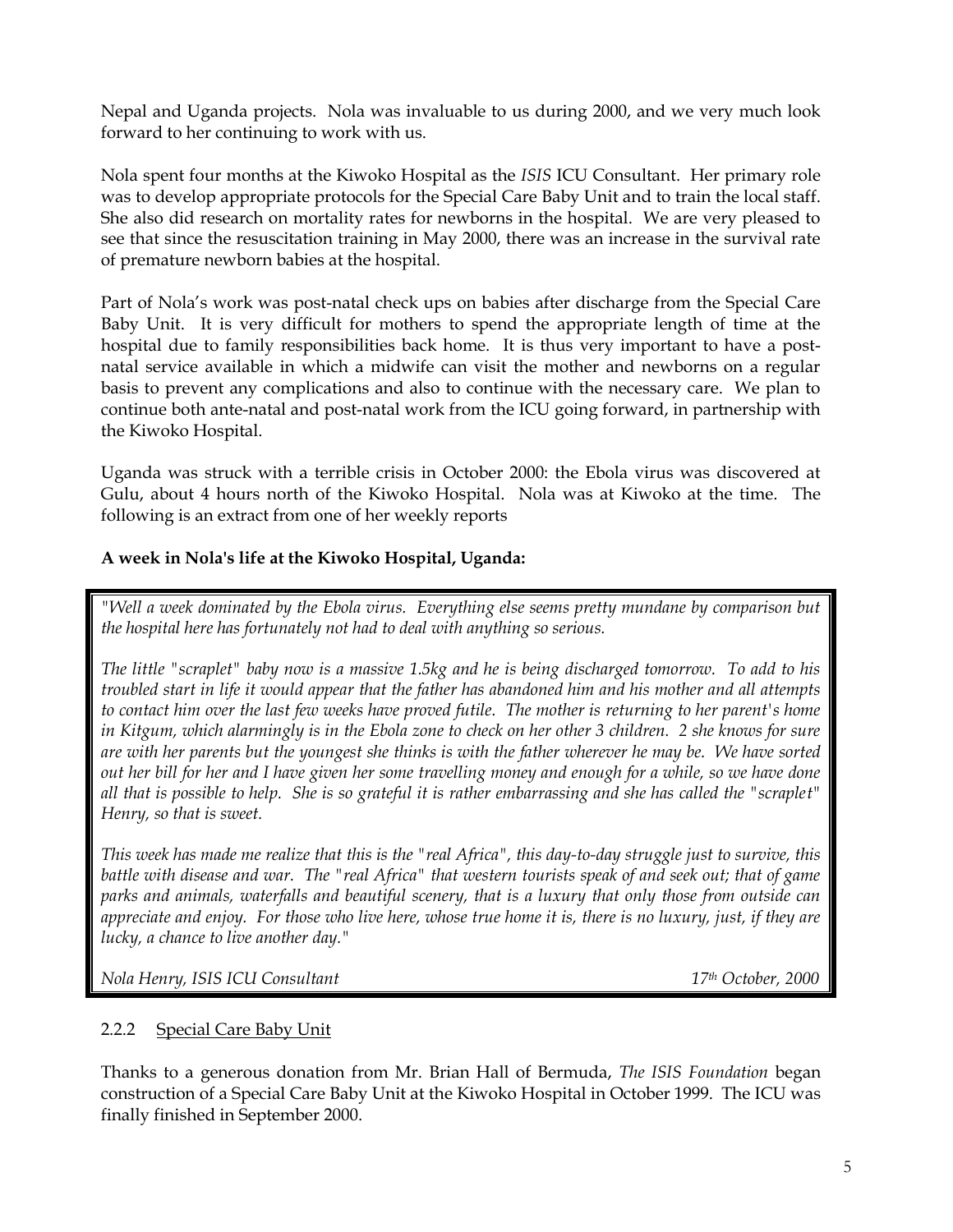The ICU has been equipped with specialised equipment which is rare in Uganda, such as incubators. Much of this equipment and training materials has been sourced and donated by Debbie Anzalone, to whom we owe a great debt of gratitude. Debbie is a highly specialised neonatal ICU nurse, who has worked tirelessly to provide *The ISIS Foundation* with an enormous amount of invaluable equipment, as well as training Kiwoko Hospital staff on behalf of *ISIS* in ICU procedures earlier in 2000.

The Special Care Baby Unit was officially inaugurated in November 2000 by the US Ambassador, Mr. Martin Brennan.

Going forward, *The ISIS Foundation* will focus on the following goals for the Special Care Baby Unit:

- 1. to provide a suitable working environment by ensuring the building is weatherproof, has a reliable power supply and back up, adequate water storage and a separate isolation room;
- 2. to provide appropriate equipment for efficient running of a unit, and to ensure staff are trained in correct use of the equipment and are confident to use the equipment;
- 3. to have designated staff assigned to work in the Special Care Baby Unit; and to provide training and support to the staff; and
- 4. to help establish and introduce working protocols for the Special Care Baby Unit, with the aim of decreasing infant mortality and morbidity.

In addition, *The ISIS Foundation* is endeavouring to link the Special Care Baby Unit to the broader issues of Safe Motherhood. If we can create a sustainable ante-natal and post-natal programme linked to the ICU, this should result in safer pregnancy, safer delivery and better ante and post-natal care for high risk patients. *ISIS* hope that Nola will return in the next few months, once nursing personnel have been secured for her, to continue her training and to oversee the next phase of implementation.

# 2.2.3 AIDS Care Programme

Shortly before sending this report*, The ISIS Foundation* was delighted to receive a US\$4000 donation from the Anglican Church in Bermuda, to be used towards Aids Care in Uganda. The money will be used for treating people living in Uganda and who have AIDS. We will detail in the next six monthly report how the money has been used.

AIDS is a massive problem in Uganda, as in the rest of Africa. Kiwoko Hospital deals with AIDS and HIV positive patients on a daily basis. The full extent of the problem is highlighted by a report of Dr. Nick Wooding: Kiwoko Hospital Superintendent, as follows: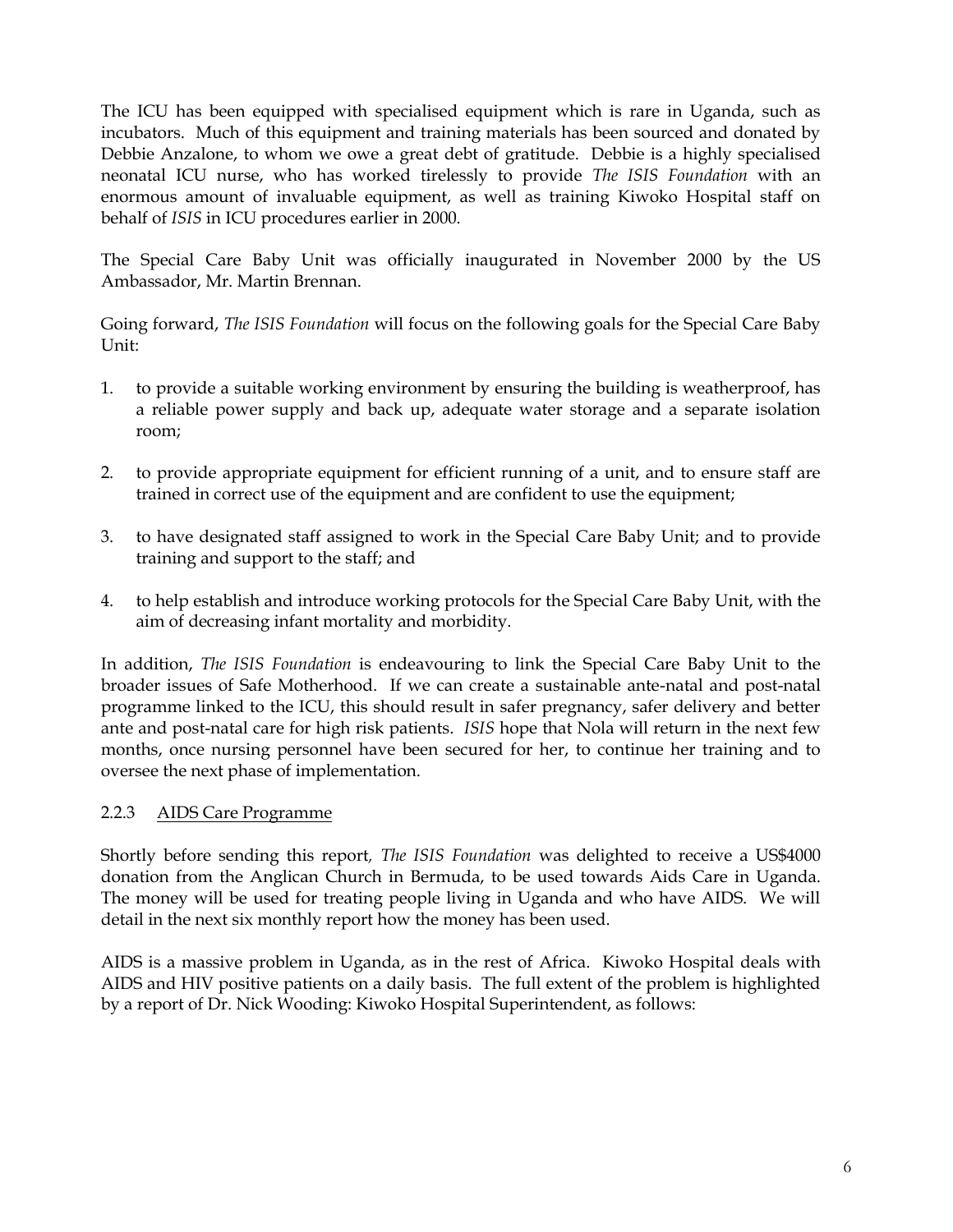# **Excerpt from Dr. Wooding's recent AIDS Proposal to** *The ISIS Foundation***:**

- *According to the Ministry of Health 70% of medical in-patients in Ugandan hospitals will be HIV positive. At Kiwoko it is possible to have 100% of the adult medical in-patients suffering from an AIDS related illness.*
- *A recent survey of the children with malnutrition treated at Kiwoko showed that of the 60 children, 15 had a HIV test. Of these tests 13 out of 15 were positive.*
- *The hospital has been assessing HIV positivity rates in the ante-natal clinic for the year 2000, and about 13% of the mothers are HIV positive (804 tests done). 6.2% of them are VDRL positive (i.e. have syphilis).*
- *There is now a requirement for couples to have an HIV test before they marry, and the hospital gets many requests for tests. 13% of men and 14% of women planning to marry were found to be HIV positive.*
- *The background for the country is now 9-10% of the population are HIV positive, the majority being young adults.*

*Kiwoko Hospital is caring for the victims of AIDS. Organisations that support people at home (such as Plan International) will refer them to Kiwoko when the patient needs hospital treatment, rather than to the other health units available. We subsidise treatment for many sufferers, by at least 50% and often 100%. They are destitute and would be abandoned otherwise by families who would use their meager resources for those with a future. Constant ill health has also meant that many of them cannot work long enough in their fields to grow enough food, so malnutrition further weakens them. The hospital has been giving out food supplements, but many would prefer to work since handouts can be dehumanizing. The hospital has also been addressing this, allowing them to work so they can preserve their dignity.*

*Finally, this impacts on all generations – the children who are orphaned and cannot afford school fees, the babies born to HIV positive mothers (who account for about 16% of Uganda's population of HIV positive individuals), the widows who need the safety of a marriage to survive, and may remarry and infect another person, and the grandparents who have invested everything in their children only to see them die of AIDS. Therefore the spectre of AIDS hangs over all people, whether they are infected or not.*

*Dr. Wooding, Medical Superintendant, Kiwoko Hospital December, 2000*

# 2.2.4 Mobile Clinic

The four-wheel drive vehicle, purchased by *The ISIS Foundation*, continues to act as a mobile clinic to outlying areas for the Kiwoko Hospital. It is now used daily for outreach primary health care and training.

# **2.3 Looking Forward**

The next six months will be extremely busy in our work in Uganda. Our plans include: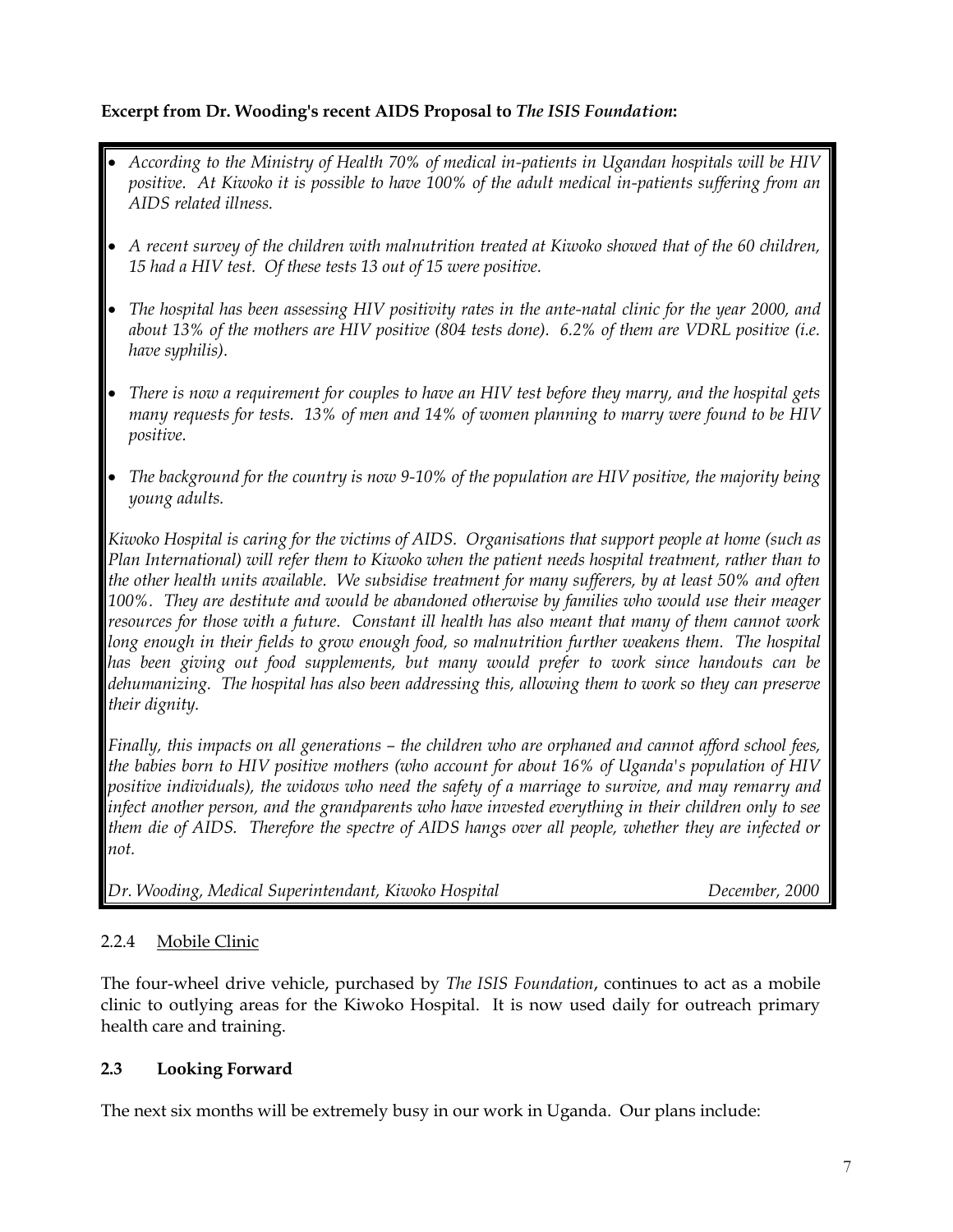- Debbie will return to Kiwoko for two weeks of neonatal intensive care training in March 2001;
- ISIS hope that Nola will return in the next few months, once nursing personnel have been secured for her, to continue her training and to oversee the next phase of implementation;
- We will continue to provide additional equipment for the Special Care Baby Unit, until it is fully equipped;
- Dr. Lisette Pietersen, specialising in Pediatrics, will visit for two weeks of doctor training in March 2001;
- The leader of the community based health care team, Ssekidde Moses, will graduate on the 1 March, 2001 after successfully completing his Health Administration Diploma in February 2001, funded by *The ISIS Foundation*; and
- Dr. Swart will spend March at Kiwoko Hospital to assess the options for a Safe Motherhood project in the area.

We have been very grateful to receive donated physiotherapy equipment from Bermuda which will be forwarded to the Kiwoko Hospital in February.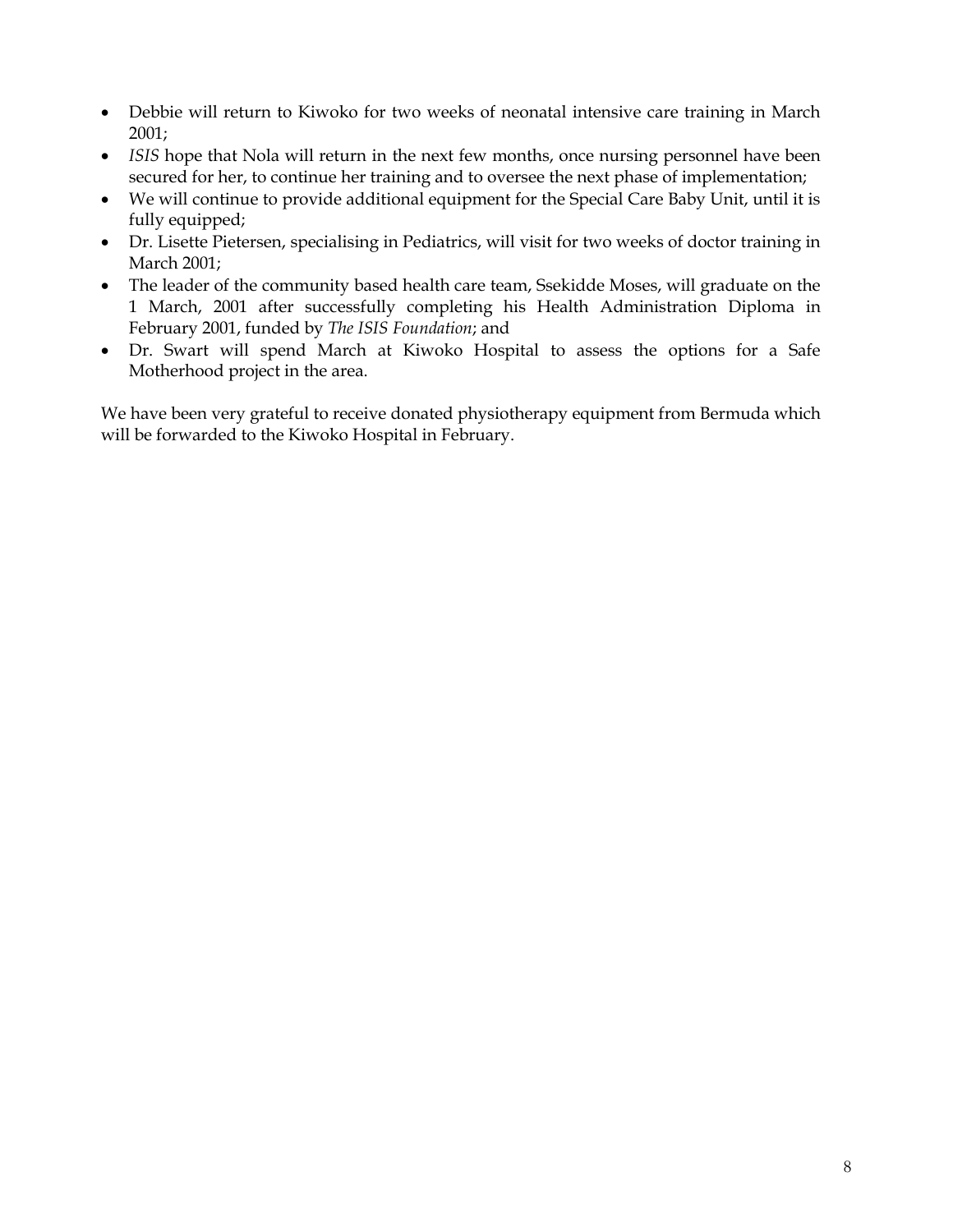# **HUMLA, NEPAL** *ISIS* HEALTH CARE PROJECT 1 JULY, 2000 TO 31 DECEMBER, 2000

### **3.1 Background and Project Objectives**

As set out in previous reports, *ISIS* works in Humla, Nepal in partnership with USCCN (Unitarian Service Committee of Canada) Nepal (USC). USC has been active in Nepal since 1977 and has grown to become a prominent agency there, promoting human development. Its programme goals are focused on reducing poverty, protecting the environment, ensuring sustainability primarily through agriculture (food security), savings and credit, water, sanitation, education and training, health and nutrition and women's development.

USC has been working in the Baragaon and Thehe areas (Humla district) for nine years and the Syanda and Chhipre (Humla district) areas for two years. Significant inroads have been made into the first two priority areas. Even without a specific health programme to date, USC programmes in sanitation and environment, safe drinking water, literacy and sustainable agriculture have impacted on the health status of these four VDC's (Village Development Committees). USC have also at various times conducted courses for traditional birth attendants (TBA) training, and traditional healer awareness and education in primary health issues. *ISIS* has joined forces with USC to focus specifically on providing health care services in the areas that USC is currently working in Humla.

*ISIS* and USC agreed in early 2000 to jointly fund and manage a twelve-month project in the Humla region. The pilot project commenced in June 2000, and involved the following:

- employment of a full-time Nepalese staff nurse;
- training and recruitment of village health workers;
- organisation and oversight of specialist surgical camps;
- liaison with local government health staff; and
- implementation of an outreach primary health care programme, where the nurse and health workers assist villagers by travelling to remote locations.

Our project objectives for our work in this region have been:

- to improve the quality of the health of the local population by establishing an outreach primary health care programme;
- to gain access to regional children in order to provide health education, by rebuilding the local government school in partnership with the local community; and
- to facilitate specialised surgical camps for the area.

#### **3.2 Maoist Activities**

Nepal, like so many developing countries, is fraught with civil unrest and governmental problems. In the last few months, there has been a very strong increasing presence of Maoist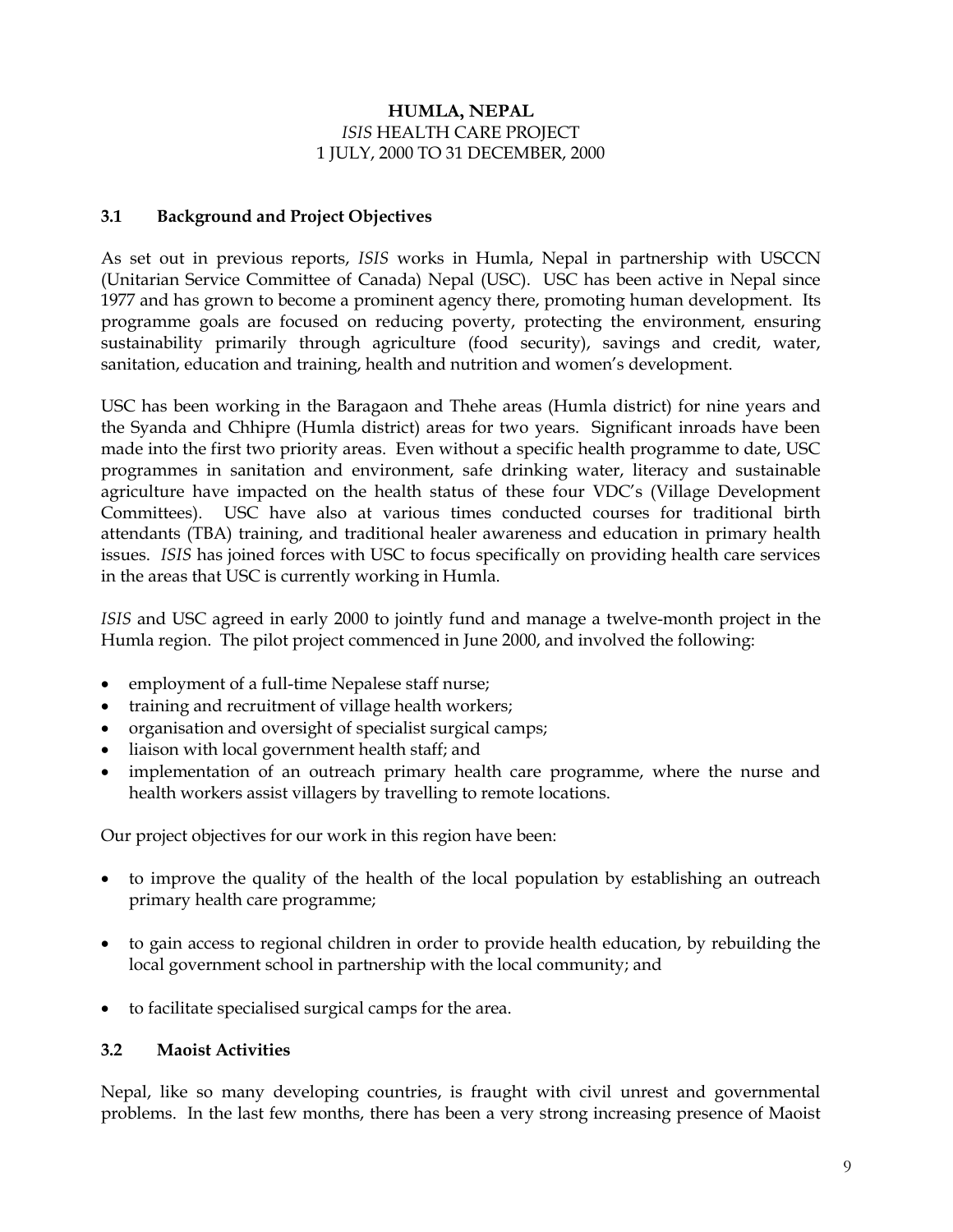rebel groups attacking Government targets throughout the country. Unfortunately, they are very active in Humla. Various incidences were recorded over the last couple of months involving mainly Government institutions and NGOs. Most alarmingly, in a recent attack, the Maoists burned and looted our partner, USC's, office and injured one staff member.

As a result of this incident all staff, including *ISIS Foundation* staff, were called back to the Kathmandu office until further notice. Shree Ram Shresthra, USC Country Director, will be visiting the area in January 2001 to discuss the immediate future of the project with local communities and government. We will then jointly make a decision with USC as to when and if our Humla project will recommence, and will give more details in our next report as the situation develops.

Unfortunately, as a direct result of the Maoist attack in Humla, the *ISIS* nurse, Krishna Shrestra, has decided not to return to Humla and has taken another position in a city area. This has been a blow to the *ISIS* project as recruiting suitable local nurses for such a remote project is extremely difficult. We will be looking to replace Krishna and add another couple of staff to the team, as soon as we have a clearer understanding of the viability of the situation.

# **3.3 Current Status of the Project**

Despite the very recent problems with the Maoist activity in the area, progress has been steady in this remote area of Nepal in the last six months.

3.3.1 We have:

- in partnership with the local community at Yalbang, funded the rebuilding of the local school, which has now been completed;
- implemented the joint twelve month health care project with USC;
- employed a Nepali staff nurse as of June 2000 for the Humla project who worked in the Humla region treating and training villagers until December; and
- agreed with USC on the outline of a three year health and education project in Humla and the indicators for the next three year health plan for Humla commencing in May 2001.

#### 3.3.2 Educational Trust:

*The ISIS Foundation* is currently in the process of considering whether or not to expand our current Nepal-based activities to include an Educational Trust. There is a critical link between health and education, and we believe that funding of appropriate education projects has a direct beneficial impact on the health of children.

We have learnt in the last twelve months that our projects can be halted for reasons beyond our control (such as civil unrest or disease) at no notice. We would like therefore to expand our operations to fund and partner with local groups that are focused on on-going education and training that can be sustained, even in times of crisis.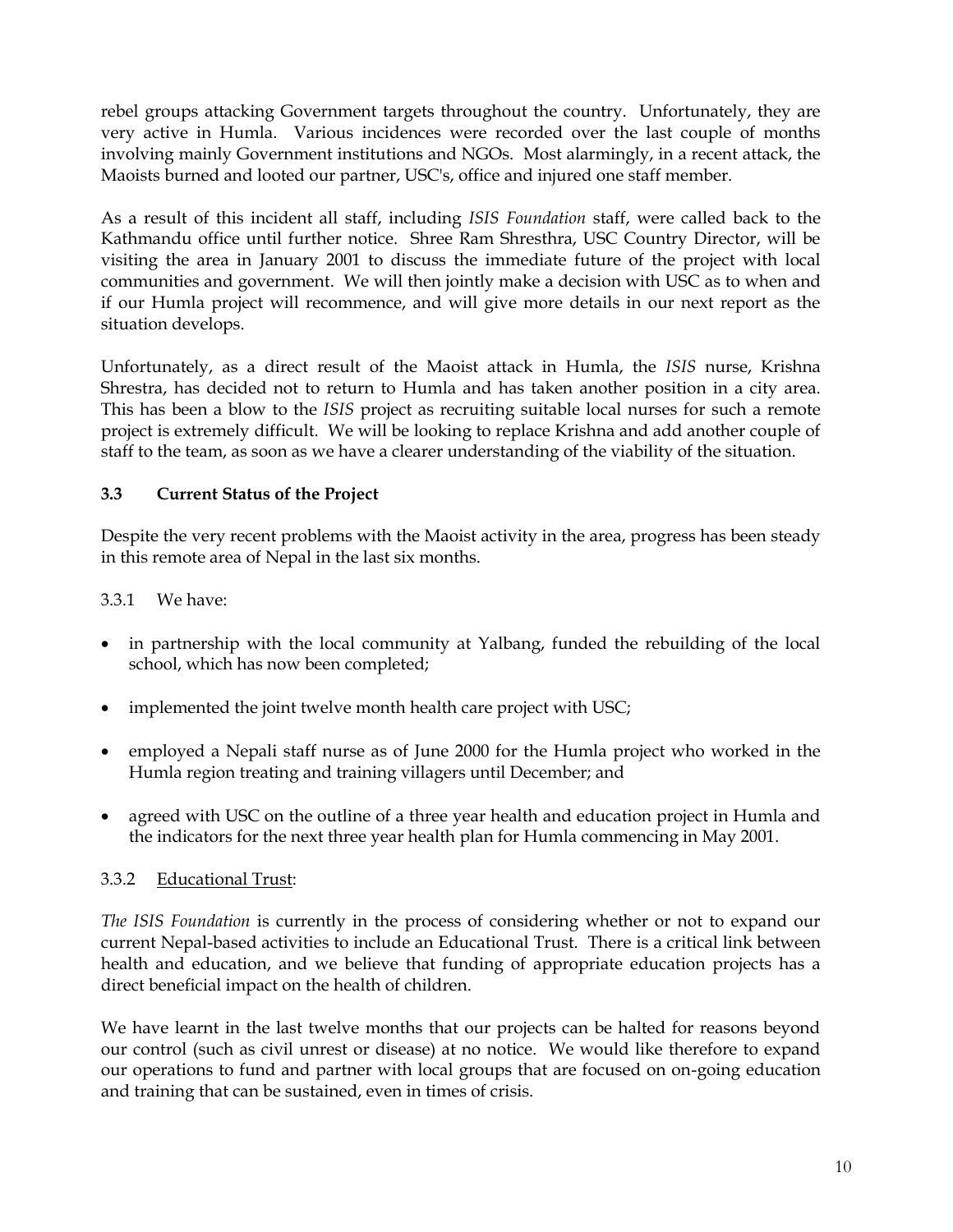In Nepal, less than a third of the eligible children are successfully completing primary education, and of these only just over a quarter are girls. Many schools are staffed by untrained teachers, in others the teachers are absent. One-fifth of all children never see the inside of a classroom.

*The ISIS Foundation* is beginning a due diligence process to ascertain the feasibility of partnering with and funding a few select groups that we have followed for the last few years. We will report in the next six monthly report on the outcome of that process, and the fundings and relationships that we put in place accordingly.

### 3.3.3 Yalbang School:

The building of the Yalbang School was successfully completed in November 2000. The school has 85 registered students with 52 regular attendees. It consists of Class I - Class VII and has five full-time teachers. The rebuilding of the school was a joint effort between the community and *ISIS*/USC.

The community provided free transportation of equipment and building materials, and they also donated a cash amount to initiate the building process. The end result is a beautiful seven-room school with two toilets, blackboards, benches and books.

We hope to inaugurate the school this summer.

Our nurse, Krishna, spent a great deal of her time focused on educational issues in the last six months. The following is an excerpt from one of her reports on the *ISIS* Programme for school health education in Humla:

# *School Health Education*

*"Health coordinator took the basic health education classes at Ralling Secondary School, Bargaon. The students were divided into 3 groups; class 1-5, class 6-7, and class 8-9. Each group was taught for 2 days. Those students who have participated the health education class are 35, 9 and 8 from the classes 1- 5, 6-7, and 8-9, respectively. Most of the students have dirty hand and clothes. The worm is common problem for them. Therefore, the focus on the classes was made especially in sanitation. Girls were also educated on safe delivery. They assured that this message would be passed to other village women too. Its major impact is those now days you see the improvement the students made in the cleanliness habit. Students are found very much interested in this class."*

Krishna Shrestha, ISIS Health Project Coordinator **November, 2000** 

Routine visits by the *ISIS* nurse to schools such as the above enable us to reach the younger children in the area. This provides a critical link in implementing preventative care into the region. It also gives the *ISIS* staff a great opportunity to educate children on various health issues.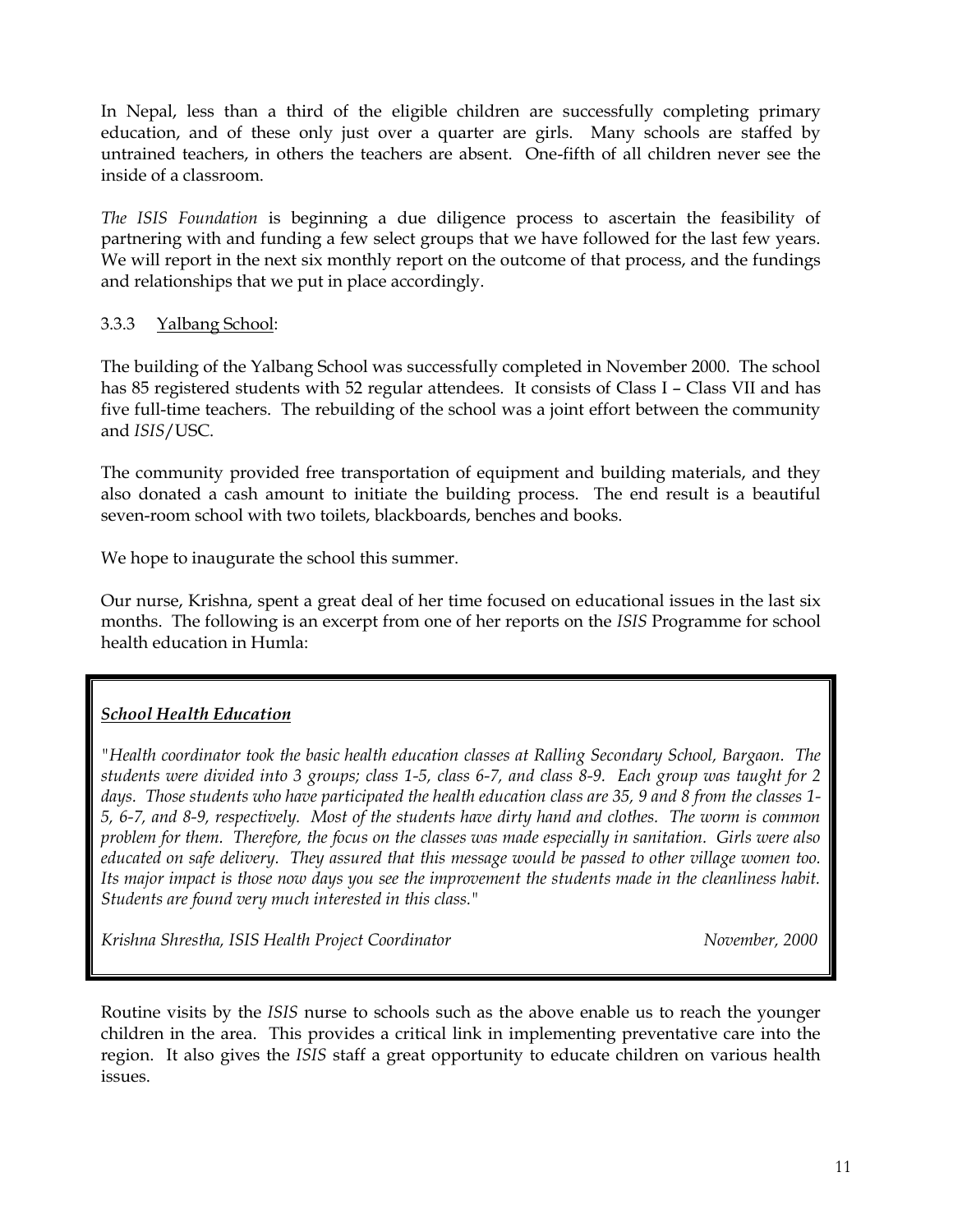# 3.3.4 Three Year Health Plan for Humla:

During the last two years of recurrent visits and work in Humla, and after participatory needs assessments were carried out, *The ISIS Foundation* and USC have identified and agreed on a three year Health Care Project after completion of the initial pilot project in March 2001. The main indicators to be addressed for the Three Year Project are:

- Acute Respiratory Infection
- Immunisation
- Safe Motherhood
- Diarrhoeal disease
- Worms
- Malnutrition
- Health Post facilities
- Health staff training and support

*The ISIS Foundation* hopes that by focusing on the above indicators over the next three years, we can assist in alleviating the current abysmal health status of the people living in Humla, Nepal.

Dr Swart and Sharon Beesley will be meeting with USC in Nepal in February, to consider finalising the terms of the three-year project with USC, subject to civil unrest issues and safety concerns being addressed. We anticipate signing a formal agreement with USC in the next six months to outline our ongoing relationship with them. We have very much enjoyed our partnership with them and see it expanding as we go forward.

# **3.4 Looking Forward**

As can be seen from this report, we have a busy few months ahead of us in both Nepal and Uganda.

By the next report, in Uganda, we hope to have established the ICU, fully equipped with fully trained staff in operation. We also hope to have begun a Safe Motherhood Programme that encompasses ante-natal and post-natal care.

In Nepal, we will be working on formalising our relationship with USC and commencing a much longer term health care project in Humla, building the Chawganphaye Hostel, adding new Nepalese nurses to our team and creating an educational trust. We also hope to establish formal office space in that time and confirm the appointment of a full time project manager for Nepal, based in Kathmandu. Dr. Swart will visit Pokhara in February to finalise an agreement with INF (Nepal NGO) regarding a surgical camp in Humla during May 2001. Much of our progress on those objectives will be governed by the on-going political situation, which we will continue to monitor closely.